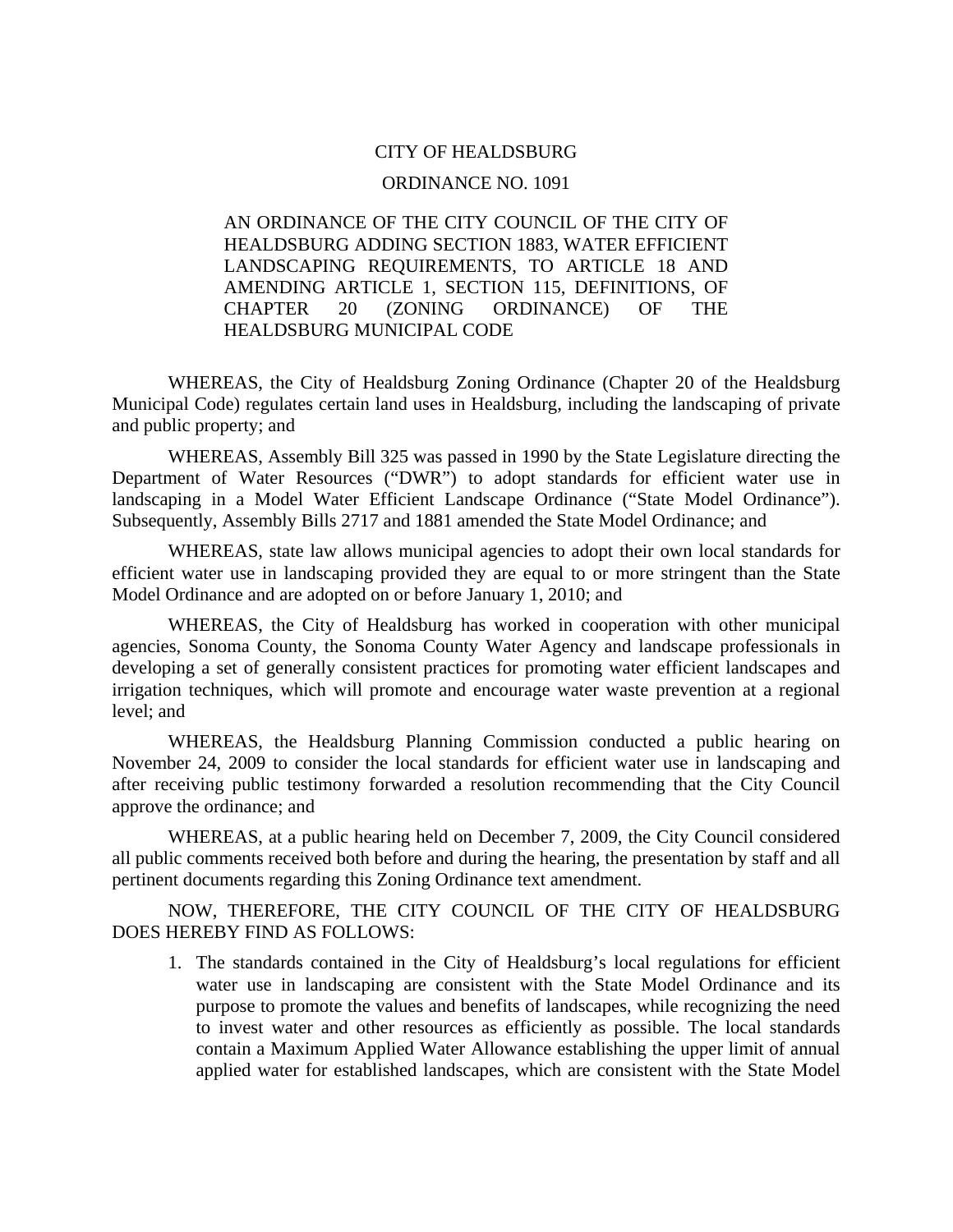> Ordinance, thereby reducing water use for new and rehabilitated landscape to its lowest practical amount.

- 2. The standards contained in the City of Healdsburg's local regulations for efficient water use in landscaping applies to planning, designing, installing, maintaining and managing water efficient landscapes in new construction and rehabilitated projects at a level that is equal to or more restrictive than provided in the State Model Ordinance, including for new residential and non-residential development regardless of the amount of landscaping proposed.
- 3. The standards contained in the City of Healdsburg local regulations for efficient water use in landscaping will reduce urban runoff associated with overwatering, thereby protecting and enhancing the City's waterways consistent with General Plan Guiding Principle 4.D and Policy NR-A-2. The regulations will also reduce water waste, thereby increasing the provision of available water to serve planned uses consistent with General Plan Policy PS-A-1. The regulations will also promote water conservation in both City operations and private development as provided in General Plan Policy PS-A-5.
- 4. The standards contained in the City of Healdsburg local regulations for efficient water use in landscaping are consistent with the objectives of the Zoning Ordinance as provided in Section 11, particularly as they guide physical development within the city in accord with the policies expressed in the General Plan (Guiding Principle 4.D, Policy PS-A-1, Policy PS-A-50). The regulations will also improve the quality of the environment by reducing wasted water resources, which is beneficial to community interests.

NOW, THEREFORE, THE CITY COUNCIL OF THE CITY OF HEALDSBURG DOES HEREBY ORDAIN AS FOLLOWS:

Section 1. Section 1883 Water Efficient Landscaping Requirements is added to Healdsburg Municipal Code Chapter 20, Article 18, as follows:

Sec. 1883 Water Efficient Landscaping Requirements

The following regulations shall govern efficient use of water for landscaped areas.

- (a) Purpose. Section 2 of Article X of the California Constitution specifies that the right to use water is limited to the amount reasonably required for the beneficial use to be served and the right does not and shall not extend to waste or unreasonable method of use. These water efficient landscape standards protect local water supplies through the implementation of a whole systems approach to design, construction, installation and maintenance of the landscape resulting in water conserving climate-appropriate landscapes, improved water quality and the minimization of natural resource inputs.
- (b) Applicability.
	- (1) These requirements shall apply to all of the following projects: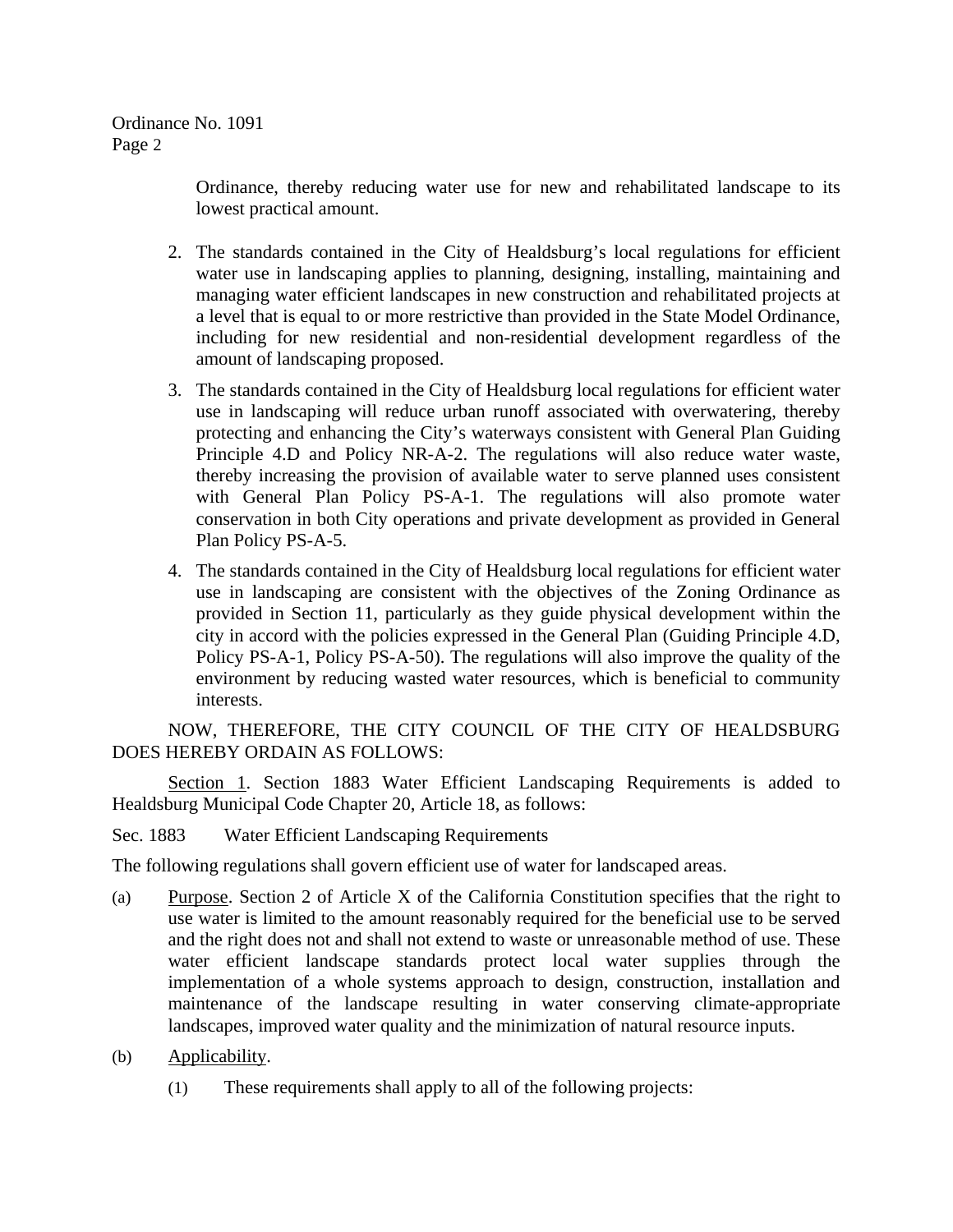- i. New residential, commercial, office, industrial, public or quasi-public construction that requires design review and/or a building or grading permit.
- ii. Additions or remodels to existing residential, commercial, office, industrial, public or quasi-public development that require design review and/or a building or grading permit and that have associated new or replaced landscaped areas equal to or exceeding two thousand five hundred (2,500) square feet of contractor-installed landscaping.
- iii. Additions or remodels to existing residential, commercial, office, industrial, public or quasi-public development that require design review and/or a building or grading permit and that have associated new or replaced landscaped areas equal to or exceeding five thousand (5,000) square feet of property owner-installed landscaping.
- iv. Where the regulations contained in this section conflict with or are otherwise less restrictive than provided in the State's Model Water Efficient Landscape Ordinance, as contained in the California Code of Regulations, Title 23, the State's Model Ordinance shall apply.
- (2) Exemptions. These requirements shall not apply to the following projects:
	- i. Projects that have a completed application for a building or grading permit, or design review on file prior to January 1, 2010.
	- ii. Registered local, state or federal historical landscape area.
	- iii. Ecological restoration or mined-land reclamation projects that do not require a permanent irrigation system.
	- iv. Plant collections, as part of botanical gardens and arboretums open to the public.
	- v. New secondary dwelling units
	- vi. Accessory structures.
- (c) Required Plans. For projects subject to this section, the following plans shall be submitted.
	- (1) Landscape Design Plan. A landscape design plan shall be submitted that includes the following:
		- i. Soil amendments, mulching and soil conditioning:
			- a. A minimum of eight (8) inches of non-mechanically compacted soil shall be available for water absorption and root growth in planted areas.
			- b. Compost or natural fertilizer incorporated into the soil to a minimum depth of eight (8) inches at a minimum rate of six (6)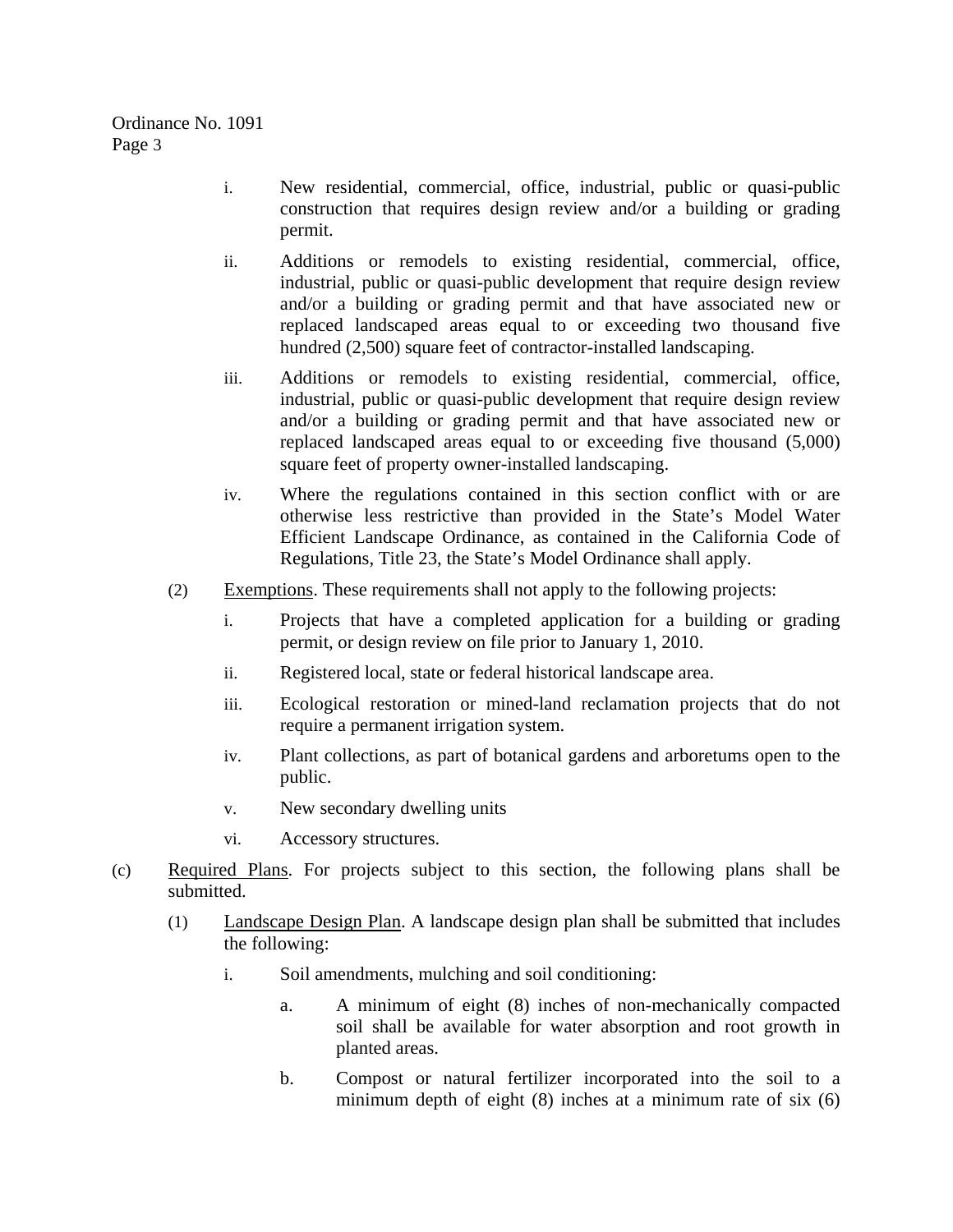> cubic yards per one thousand (1000) square feet or per specific amendment recommendations from a soils laboratory report, except within the driplines of trees that are to be preserved.

- c. A minimum three (3) inch layer of mulch shall be applied on all exposed soil surfaces of planting areas except in turf areas, creeping or rooting groundcovers or direct seeding applications.
- ii. Plants:
	- a. Selected plants shall not cause the project's Estimate Total Water Use to exceed the project's Maximum Applied Water Allowance.
	- b. Plants with similar water use needs shall be grouped together in distinct hydrozones and where irrigation is required the distinct hydrozones shall be irrigated with separate valves.
	- c. Low and moderate water use plants can be mixed, but the entire hydrozone will be classified as moderate water use for Maximum Applied Water Allowance calculations.
	- d. High water use plants shall not be mixed with low or moderate water use plants.
	- e. All non-turf plants shall be selected, spaced and planted appropriately based upon their adaptability to the climatic, geologic, and topographical conditions of the project site.
	- f. Turf shall not be planted on slopes exceeding fifteen (15) percent, planting areas eight (8) feet wide or less and in street medians, traffic islands, planter strips or bulb-outs of any size.
	- g. Invasive plants as listed by the California Invasive Plant Council are prohibited.
- iii. Water Features:
	- a. Recirculating water systems shall be used for water features
	- b. Recycled water shall be used when available onsite
- (2) Irrigation Design Plan. For projects subject to this section, an irrigation design plan shall be submitted that is designed and installed to meet irrigation efficiency criteria as described in the Maximum Applied Water Allowance and in accordance with the following:
	- i. Dedicated irrigation meter or submeter must be installed and specified.
	- ii. Irrigation systems with meters one and one-half  $(1\frac{1}{2})$  inches or greater require a high-flow sensor that can detect high flow conditions and have the capabilities to shut off the system.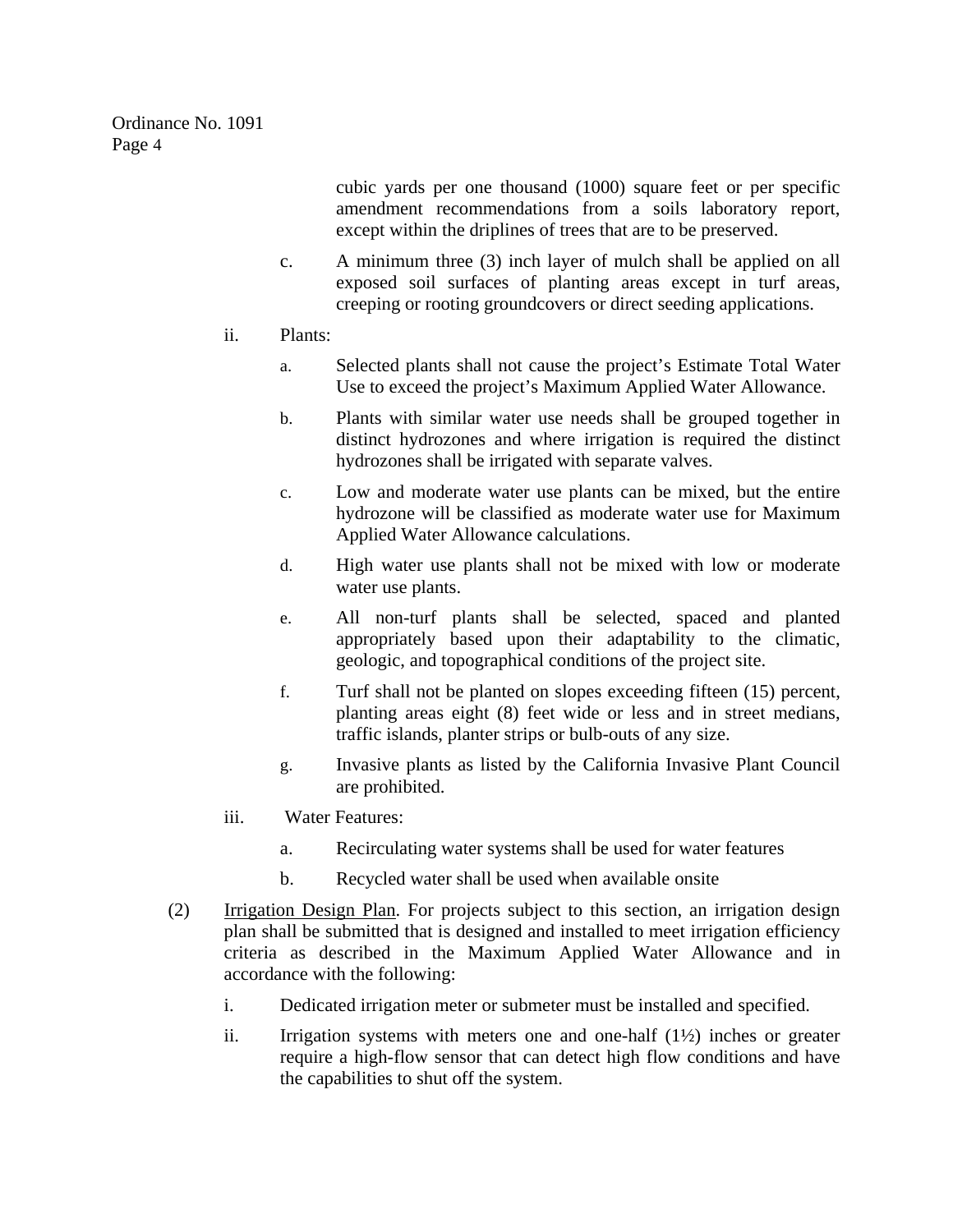- iii. Isolation valves shall be installed at the point of connection and before each valve or valve manifold.
- iv. Weather-based or other sensor based self-adjusting irrigation controllers shall be required.
- v. Rain sensors shall be installed for each irrigation controller.
- vi. Pressure regulation and/or booster pumps shall be installed so that all components of the irrigation system operate at the manufacturer's recommended optimal pressure.
- vii. Irrigation system shall be designed to prevent runoff or overspray onto non-targeted areas.
- viii. Point source irrigation is required where plant height at maturity will affect the uniformity of an overhead system.
- ix. Minimum twenty-four (24) inches setback of overhead irrigation is required where turf is directly adjacent to a continuous hardscape that flows into the curb and gutter.
- x. Slopes greater than fifteen percent (15%) shall be irrigated with point source or other low-volume irrigation technology.
- xi. A single valve shall not irrigate hydrozones that mix high water use plants with moderate or low water use plants.
- xii. Trees shall be placed on separate valves except when planted in turf areas.
- xiii. Sprinkler heads, rotors and other emission devices on a valve shall have matched precipitation rates.
- xiv. Head to head coverage is required unless otherwise directed by the manufacturer's specifications.
- xv. Swing joints or other riser protection components are required on all risers.
- xvi. Check valves shall be installed to prevent low-head drainage.
- (d) Review Process. The following documentation shall be presented to the Planning and Building Director or his/her designee for a landscape design plan and irrigation design plan associated with a project for which design review and/or a grading or building permit is required.
	- (1) Project requiring design review. The following documentation shall be presented:
		- i. Calculation of the project's Maximum Applied Water Allowance.
		- ii. A landscape planting design plan that accurately and clearly identifies and depicts:
			- a. new and existing trees, shrubs, groundcovers, turf, and any other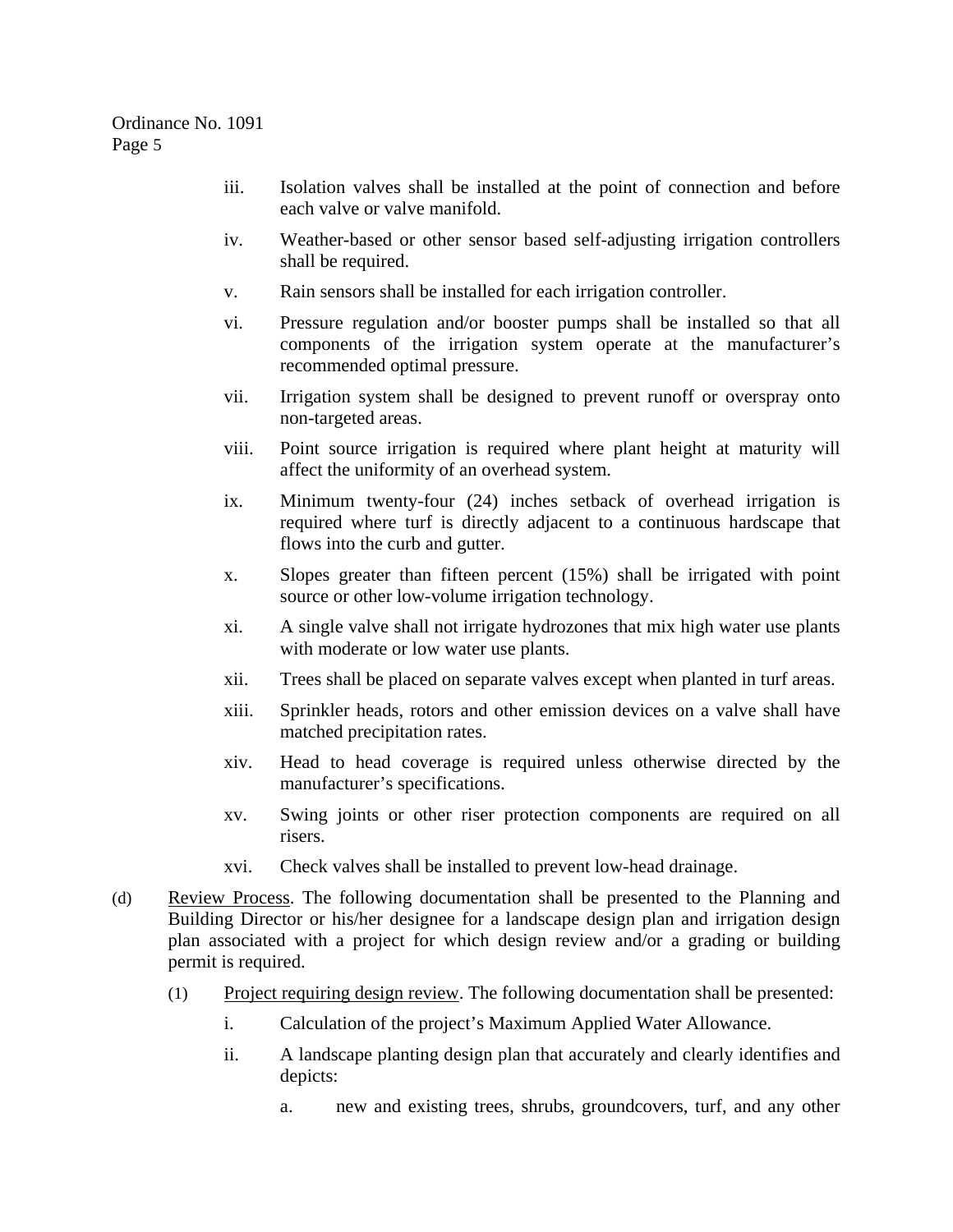planting areas, including any existing landscaping that is to be retained.

- b. plants by botanical name and common name.
- c. plant sizes and quantities.
- d. property lines, new and existing building footprints, streets, driveways, sidewalks and other hardscape features.
- e. pools, fountains and similar water features.
- iii. A conceptual irrigation design plan or statement that describes irrigation methods and design actions that will be employed to meet the irrigation specifications of this section.
- iv. Landscape planting design and conceptual irrigation design plans shall be designed and include the signature of a licensed landscape architect, certified irrigation designer, licensed landscape contractor, or any other person authorized by the Planning and Building Director or his/her designee to design a landscape plan and irrigation system.
- (2) Project requiring a grading or building permit. The following documentation shall be presented:
	- i. Calculation of the project's Maximum Applied Water Allowance.
	- ii. A landscape planting design plan that accurately and clearly identifies and depicts:
		- a. new and existing trees, shrubs, groundcovers, turf, and any other planting areas, including any existing landscaping that is to be retained.
		- b. plants by botanical name and common name.
		- c. plant sizes and quantities.
		- d. property lines, new and existing building footprints, streets, driveways, sidewalks and other hardscape features.
		- e. pools, fountains and similar water features.
	- iii. An irrigation design plan drawn at the same scale as the planting plan that:
		- a. accurately and clearly identifies and depicts the irrigation system point of connection.
		- b. accurately and clearly identifies and depicts irrigation system components, e.g. controller, pipe, remote-control valves, sprinklers and other application devices, rain shut-off device, check valves, pressure regulating devices, backflow prevention devices.
		- c. includes a Hydrozone Table.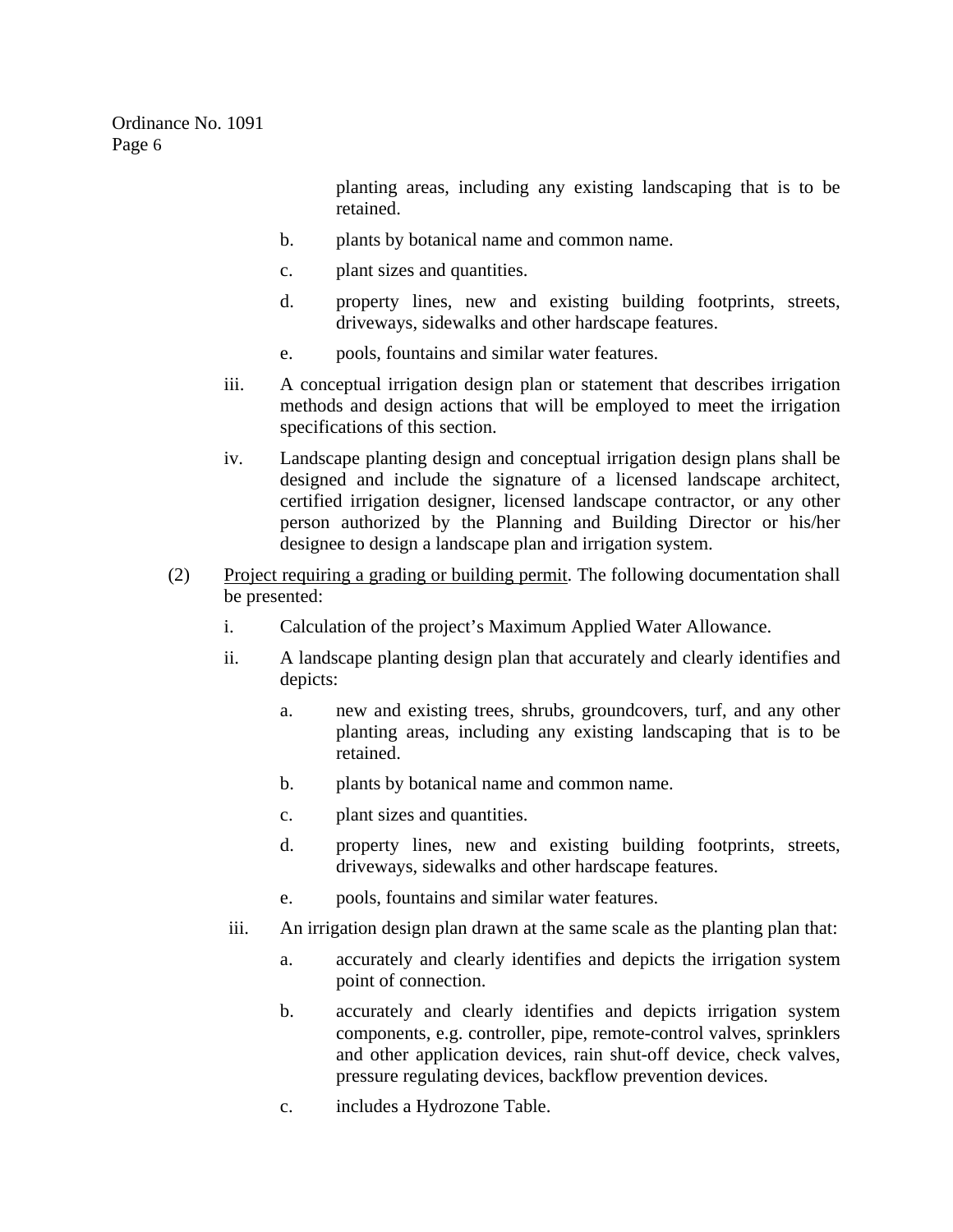- iv. Where slopes exceed ten (10) percent, a grading plan drawn at the same scale as the planting design plan that accurately and clearly identifies:
	- a. existing and finished grades.
	- b. drainage patterns.
	- c. pad elevations.
	- d. spot elevations.
	- e. storm water retention improvements.
	- f. The grading plan shall include the following statement: "I have complied with the criteria of the ordinance and applied them accordingly for the efficient use of water in the grading design plan" and shall bear the signature of a licensed professional.
- v. Landscape planting design and conceptual irrigation design plans shall be designed by and include the signature of a licensed landscape architect, certified irrigation designer, licensed landscape contractor, or any other person authorized to design a landscape plan and irrigation system.
- (e) Approval Process. A landscape planting design plan and irrigation design plan prepared in compliance with the submittal requirements provided in this section shall be determined to be complete and shall be approved provided the plans do not exceed the project's Maximum Applied Water Allowance and are in compliance with the General Plan, Zoning Ordinance and Design Review Manual. The Planning and Building Director's or his/her designee's authority to approve these plans is limited to those projects that are not otherwise subject to review by the Planning Commission or City Council.
- (f) Certification of Completion.
	- (1) Upon installation and completion of the landscaping and irrigation system, and prior to issuance of a building or grading permit final, the property owner or his/her designee shall submit a Certificate of Completion that certifies that they have been installed in accordance with the project's approved landscape and irrigation design plans and the recommendations of the project's soil management report, if any, have been implemented.
	- (2) The Certificate of Completion shall be accompanied by an irrigation audit that contains the following:
		- i. Operating pressure of the irrigation system.
		- ii. Distribution uniformity of overhead irrigation.
		- iii. Precipitation rate of overhead irrigation.
		- iv. Report of any overspray or broken irrigation equipment.
		- v. Irrigation schedule including: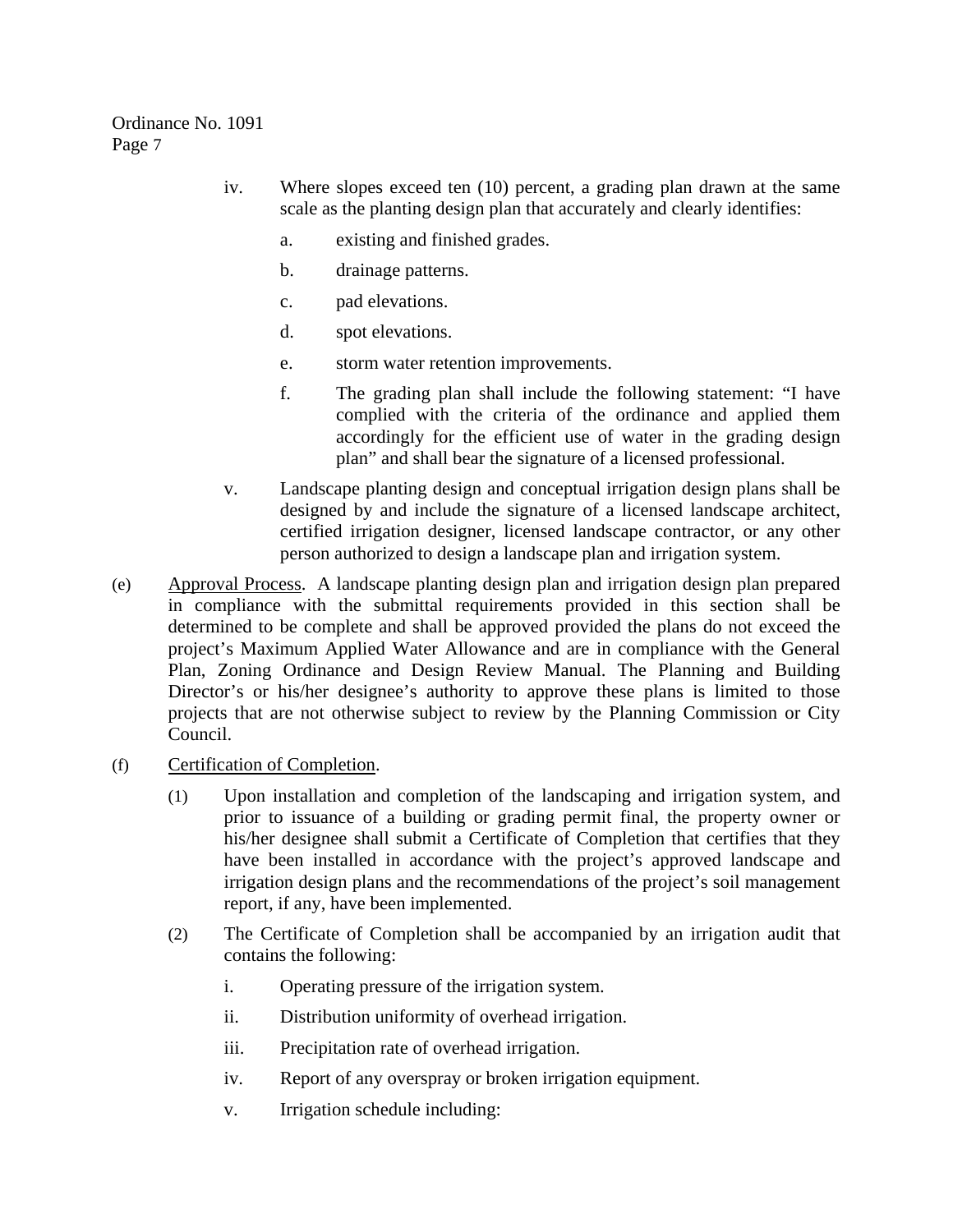- a. plant establishment irrigation schedule.
- b. regular irrigation schedule by month based on plant type, root depth, soil type, slope factor and shade factor, and that specifies irrigation interval (days per week), irrigation runtimes, number of start times per irrigation day, gallons per minute for each valve, precipitation rate, distribution uniformity and monthly estimated water use calculations.
- vi. An irrigation maintenance schedule timeline shall be attached to the Certificate of Completion that includes:
	- a. routine inspections.
	- b. adjustment and repairs to the irrigation system, aerating and dethatching turf areas, replenishing mulch, fertilizing, pruning and weeding.
- (3) The Certificate of Completion shall be signed by a licensed landscape architect, certified irrigation designer, licensed landscape contractor, or any other person authorized by the Planning and Building Director or his/her designee to design and inspect a landscape plan and irrigation system.
- (g) Permit Extensions. An extension of the building or grading permit to complete the landscape planting design plan and irrigation design plan and/or temporary occupancy may be approved by the Building Official upon written request subject to City receipt of cash security for the complete cost of the improvements, including administrative fees. This security will be returned to the applicant, except for any administrative fees, upon completion of the work.
- (h) Other Provisions.
	- (1) The Planning and Building Director or his/her designee will consider and may allow the substitution of design alternatives and innovation which may equally reduce water consumption for any of these requirements.
	- (2) The Planning and Building Director or his/her designee will accept documentation methods, water allowance determination, and landscape and irrigation design requirements of the State of California Model Water Efficient Landscape Ordinance in lieu of the submittal requirements provided in this section where it can be demonstrated that the State procedure will more effectively address the design requirements of the project.
- (i) Fees. A fee may be established by City Council resolution to offset the cost of implementing the water efficient landscape regulations.
- (j) Provisions for Appeal. The applicant or any affected person may appeal the final decision of the Planning and Building Director or his/her designee by filing an appeal in writing to the Planning Commission within ten (10) City working days of the date of the decision. A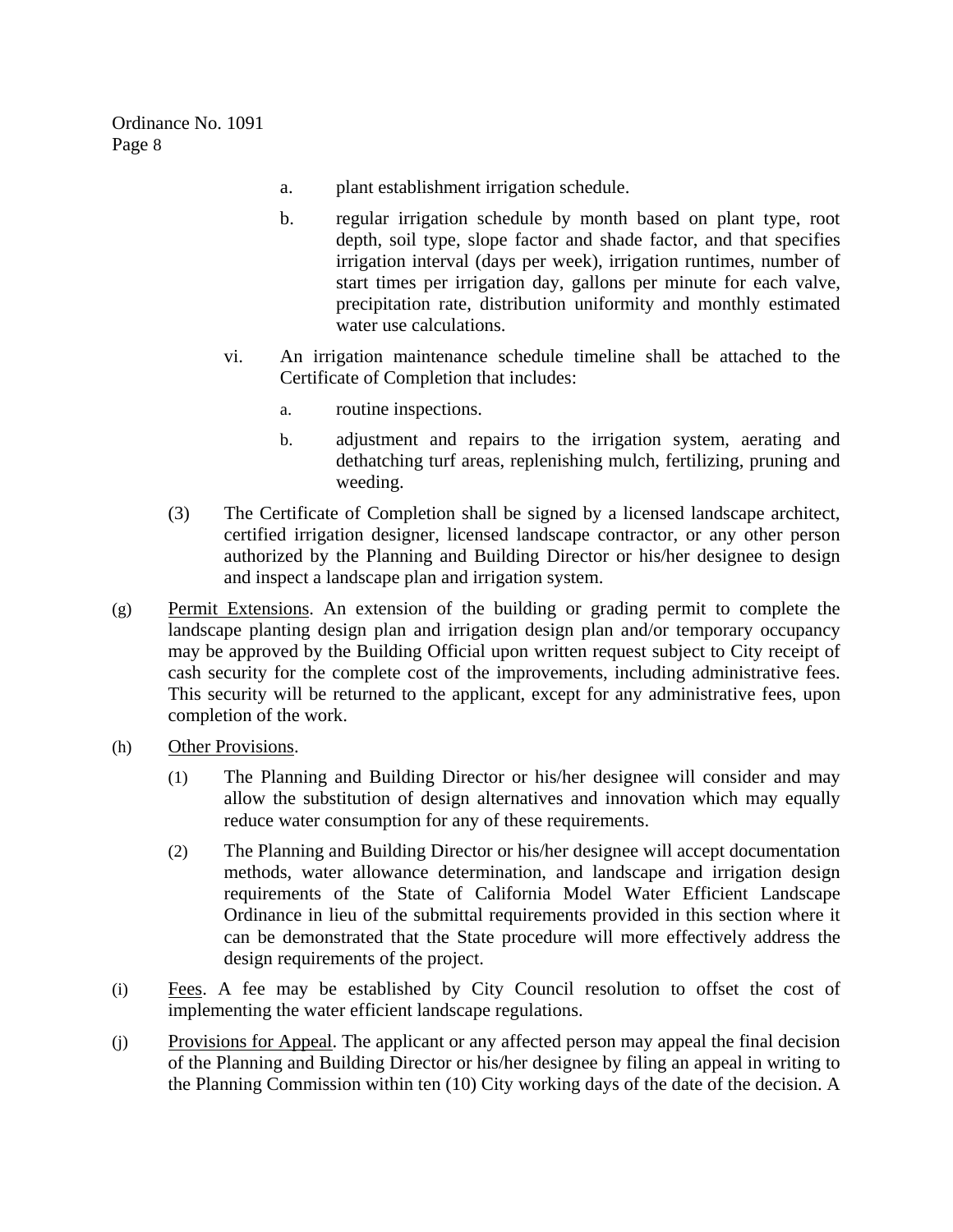> decision by the Planning Commission may be appealed by filing an appeal in writing to the City Council within ten (10) City working days of the decision.

> Section 2. Section 115 Definitions of Healdsburg Municipal Code Chapter 20, Article 1, is amended to include the following definitions:

> *Backflow Prevention Device:* An approved device installed to City standards which will prevent backflow or back-siphonage into the City potable water system.

> *Booster Pumps:* Used where the normal water system pressure is low and needs to be increased.

> *Check Valve:* A valve located under a sprinkler head or other location in the irrigation system, to hold water in the system to prevent drainage from sprinkler heads when the sprinkler is off.

*Compost:* The decayed remains of organic matter that has rotted into a natural fertilizer.

*Ecological Restoration Project:* A project where the site is intentionally altered to establish a defined, indigenous, historic ecosystem.

*Effective Precipitation:* The portion of total precipitation which becomes available for plant growth and that is used by the plants.

*Emitter*: a drip irrigation fittings emission device that delivers water slowly from the system to the soil.

*Estimated Total Water Use.* The total irrigation water projected to be used for a project's irrigated landscape area in gallons per day. The Estimated Total Water Use shall not exceed the project's Maximum Applied Water Allowance.

*Evapotranspiration (ET) Adjustment Factor.* A factor of 0.7, that, when applied to reference evapotranspiration, adjusts for plant factors and irrigation efficiency, two major influences upon the amount of water that needs to be applied to the landscape.

*Evapotranspiration rate:* The quantity of water evaporated from adjacent soil and other surfaces and transpired by plants during a specific specified time.

*Flow Rate*: The rate at which water flows through pipes, and valves and emission devices, measured in (gallons per minute, gallons per hour, or cubic feet per second).

*Hardscapes:* Any durable material (pervious and non-pervious).

*Head to Head Coverage:* Full coverage from one sprinkler head to the next.

*High-Flow Sensor:* A device for sensing the rate of fluid flow.

*High Water Use Plants:* Turf, annuals, container plantings, and other plants recognized as high water use by the Water Use Classification of Landscape Species document, as it currently exists or may be amended in the future.

*Hydrozone:* A portion of the landscaped area having plants with similar water needs that are served by a valve or set of valves with the same schedule.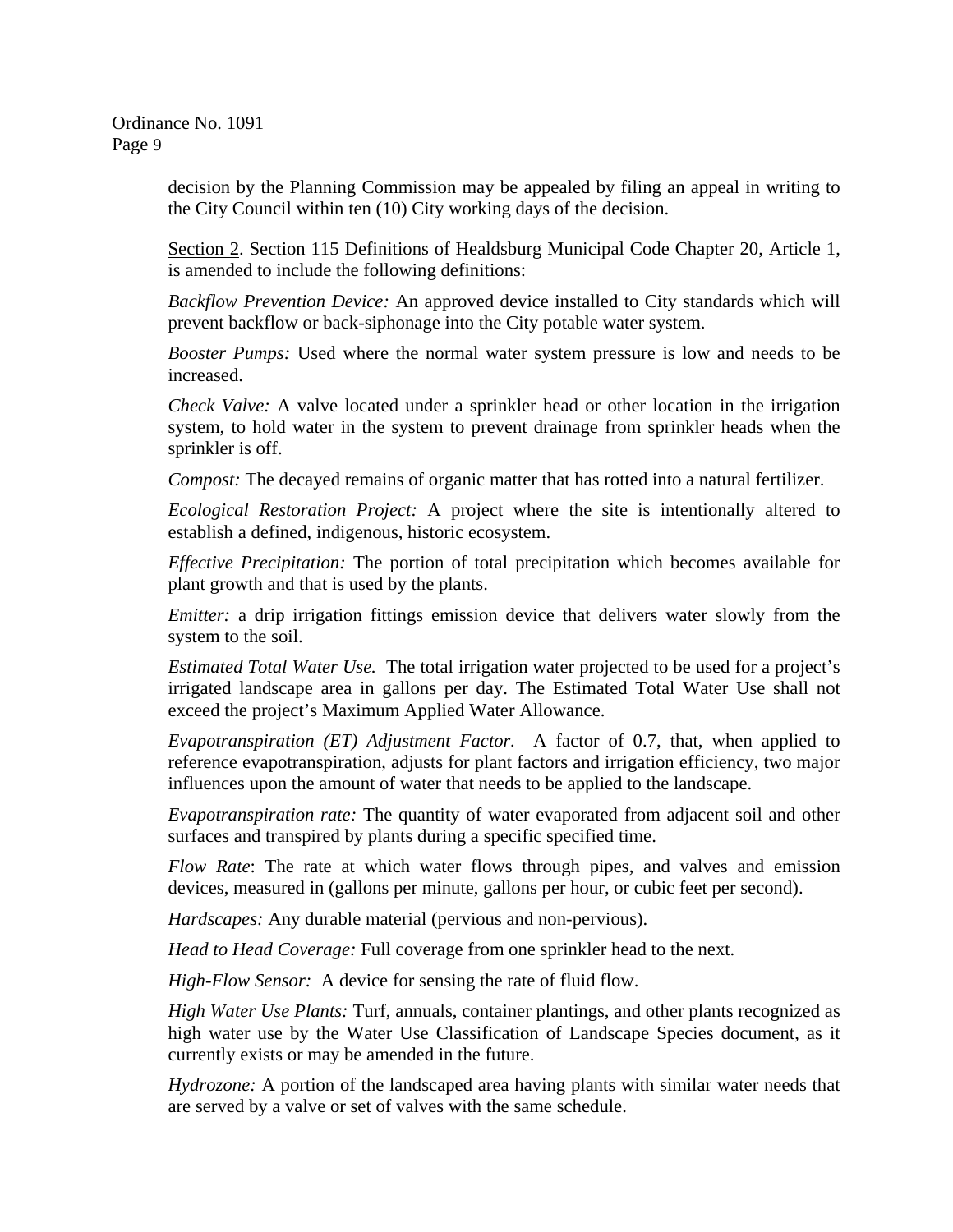> *Hydrozone Table.* A table that identifies each hyrdrozone, the plant types in the hydrozone, the plant factor from the *Water Use Classification of Landscape Species*  (WUCOLS) and the area in square feet that is included in the hydrozone. Infiltration Rate: the rate of water entry into the soil expressed as a depth of water per unit of time (e.g., inches per hour).

> *Invasive Plant Species:* Species of plants not historically found in California and/or that spread outside cultivated areas and can damage environmental or economic resources as determined by the California Invasive Plant Council.

> *Irrigation Efficiency (IE):* The measurement of the amount of water beneficially used divided by the amount of water applied. Irrigation efficiency is derived from measurements and estimates of irrigation system characteristics and management practices. The minimum average irrigation efficiency for purposes of the Water Efficient Landscape Requirements is 0.71.

> *Irrigation Meter:* A separate meter that measures the amount of water used for items such as lawns, washing exterior surfaces, washing vehicles, filling pools, etc.

*Isolation Valves:* Irrigation valves used to isolate a portion of the piping system.

*Landscaped Area:* The entire parcel less the building footprint, driveways, and nonirrigated portions of parking lots, hardscapes such as decks and patios, and other nonporous areas. Water features are included in the calculation of the landscaped area. Areas dedicated to edible plants, such as orchards or vegetable gardens are not included. The landscape area does not include footprints of buildings or structures, sidewalks, driveways, parking lots, decks, patios, gravel or stone walks, other pervious or nonpervious hardscapes, and other nonirrigated areas designated for non-development (e.g., open spaces and existing native vegetation).

*Low Water Use Plants:* "Mediterranean Region" and native trees, shrubs and groundcovers (such as rosemary), juniper, most native oaks, and other plants recognized as low-water-use by the Water Use Classification of Landscape Species document, as it currently exists or may be amended in the future.

*Maximum Applied Water Allowance (MAWA).* The upper limit of the annual applied water allowed for a project's established landscaping, based upon the city's Reference Evapotranspiration, the ET Adjustment Factor and the size of the landscape area.

*Microclimate:* The climate of a small, specific area that may contrast with the climate of the overall landscape area due to factors such as wind, sun exposure, plant density or proximity to reflective surfaces.

*Mined Land Reclamation Projects*: Any surface mining operation with a reclamation plan approved in accordance with the Surface Mining and Reclamation Act of 1975.

*Moderate Water Use Plants:* Ornamental trees, shrubs, ground covers, and perennials and other plants recognized as moderate water use by the Water Use Classification of Landscape Species document, as it currently exists or may be amended in the future.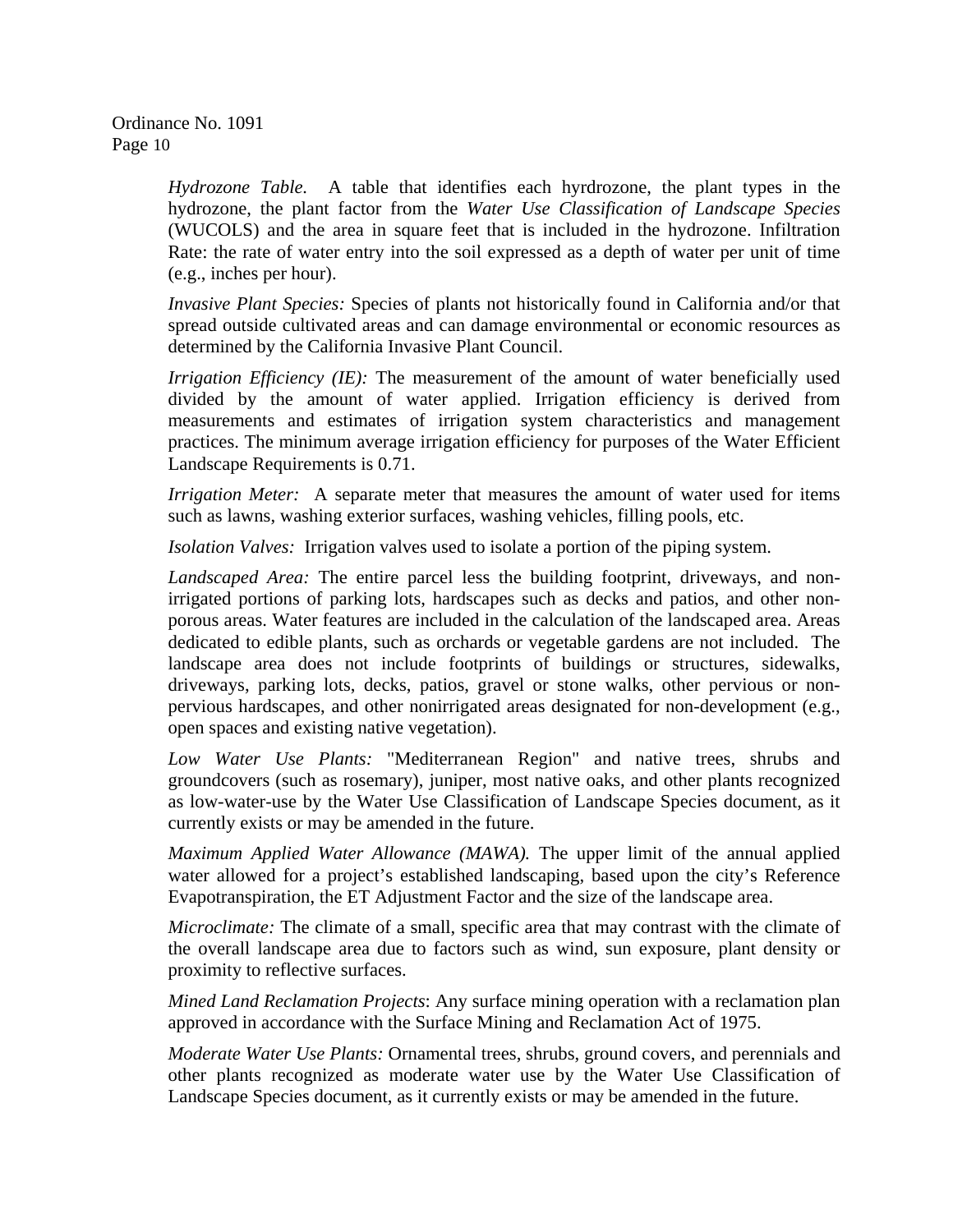> *Mulch:* Any organic material such as leaves, bark, straw, compost or other inorganic mineral materials such as rocks, gravel, and decomposed granite left loose and applied to the soil surface for the beneficial purposes of reducing evaporation, suppressing weeds, moderating soil temperature and preventing soil erosion.

*Operating Pressure:* The pressure when water is flowing through the irrigation system.

*Overhead Irrigation:* Those systems that deliver water through the air (e.g., pop-ups, impulse sprinklers, spray heads, rotors, micro-sprays).

*Overspray:* The irrigation water which is delivered beyond the landscaped target area, wetting pavements, walks, structures, or other non-landscaped areas.

*Pervious*: Any surface or material that allows the passage of water through the material and into the underlying soil.

*Plant Factor:* A factor that, when multiplied by the Reference Evapotranspiration (ETo), estimates the amount of water used by needed plants. Plant factors are derived from the Department of Water Resources 2000 publication "Water Use Classification of Landscape Species."

*Precipitation Rate:* The rate of application of water measured in inches per hour.

*Point of Connection:* The point at which an irrigation system taps into the main water supply line.

*Point Source Irrigation:* Any non-spray low volume irrigation system utilizing emission devices with a flow rate measured in gallons per hour. Low volume irrigation systems are specifically designed to apply small volumes of water slowly at or near the root zone of plants.

*Pressure Regulator:* A valve that automatically reduces the pressure in a pipe.

*Rain Sensor:* A system component which automatically shuts off and suspends the irrigation system when it rains.

*Recycled Water:* Means tertiary-treated water which results from the treatment of wastewater, is suitable for direct beneficial use, and conforms to the definition of disinfected tertiary recycled water in accordance with state law.

*Reference Evapotranspiration (ETo):* A standard measurement of environmental parameters which affect the water use of plants and is an estimate of the evapotranspiration of a large field of four to seven-inch tall, cool-season grass that is well watered.

*Runoff:* Water which is not absorbed by the soil or landscape to which it is applied and flows from the landscape area.

*Soils Laboratory Report:* The analysis of a soil sample to determine nutrient content, composition and other characteristics, including contaminants.

Sprinkler Head: A device that delivers to the landscape water through a spray nozzle.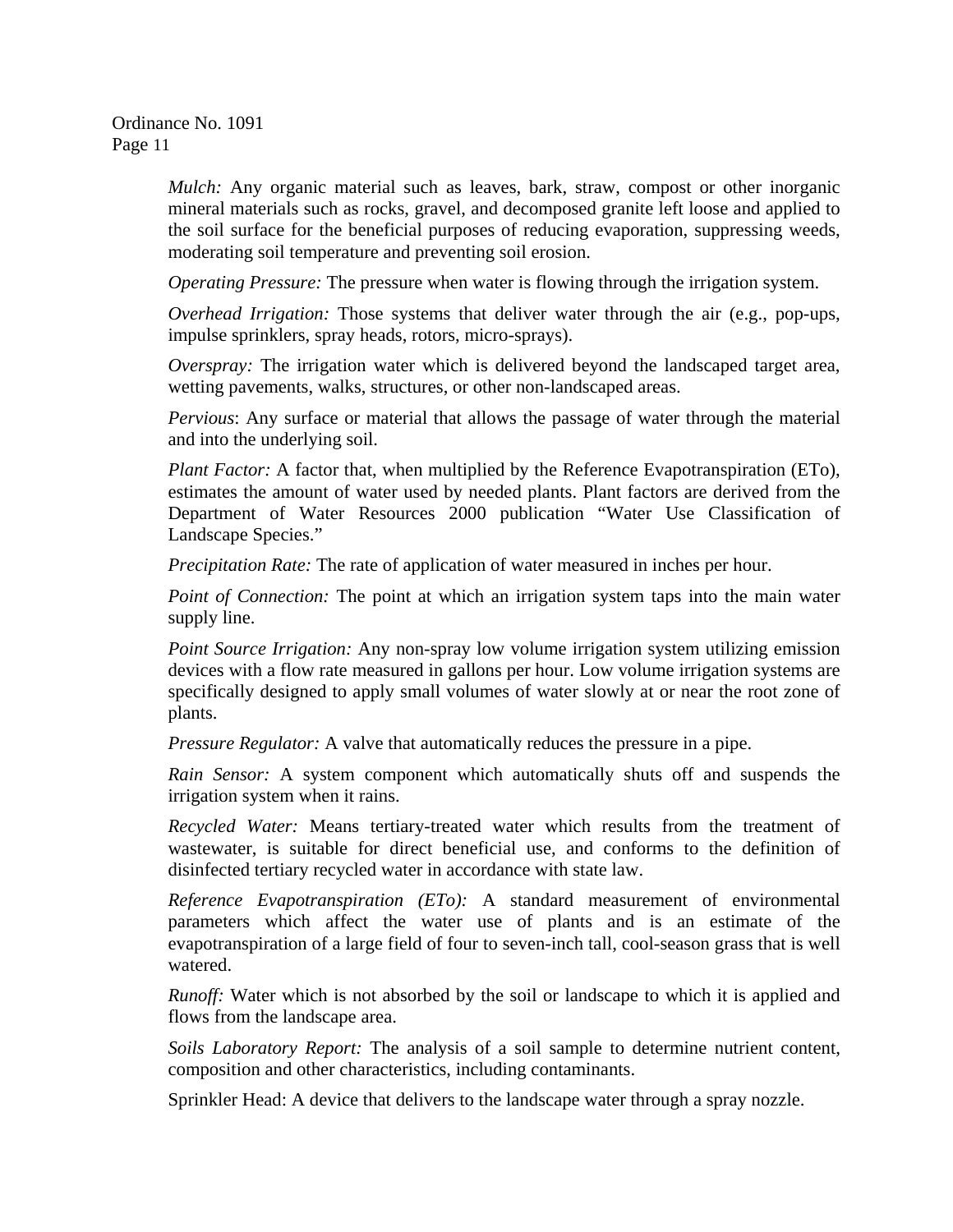> *Static Water Pressure:* the pipeline or municipal water supply pressure when water is not flowing.

*Station:* An area served by one valve or by a set of valves that operate simultaneously.

*Submeter:* A separate meter that is located on the private side of the water system and is plumbed to measure all water that flows only through the irrigation system. This meter is to be used by the property owner to monitor irrigation water use and will not be read by the City.

*Swing Joint:* An irrigation component that provides a flexible, leak-free connection between the emission device and lateral pipeline to allow movement in any direction and to prevent equipment damage.

*Valve:* A device used to control the flow of water in the irrigation system.

*Valve Manifold:* A one-piece manifold for use in a sprinkler valve assembly that includes an intake pipe having a water inlet and a plurality of ports adapted for fluid connection to inlets.

*Water Feature:* A design element where open water performs an aesthetic or recreational function. Water features include ponds, lakes, waterfalls, fountains, artificial streams, spas and swimming pools (where water is artificially supplied). The surface area of water features is included in the high water use hydrozone of the landscape area.

*Weather Based or Sensor Based Irrigation Control Technology*: Uses local weather and landscape conditions to tailor irrigation schedules to actual conditions on the site or historical weather data.

*WUCOLS:* The Water Use Classification of Landscape Species published by the University of California Cooperative Extension, the Department of Water Resources and the Bureau of Reclamation, 2000, as may be amended.

Section 3. Under the general rule of the California Environmental Quality Act (CEQA), this Zoning Ordinance text amendment is not subject to environmental review because the amendment could not possibly have an adverse impact on the environment (California Environmental Quality Act, CEQA Guidelines Section 15061).

Section 4. If any section, subsection, sentence, clause or phrase or word of this Ordinance is for any reason held to be unconstitutional, unlawful or otherwise invalid by a court of competent jurisdiction, such decision shall not affect the validity of the remaining portions of this ordinance. The City Council hereby declares that it would have passed and adopted this Ordinance and each and all provisions thereof irrespective of the fact that any one or more of said provisions may be declared unconstitutional, unlawful or otherwise invalid.

Section 5. This Ordinance of the City of Healdsburg shall be effective thirty (30) days after the date of its passage. Before expiration of fifteen (15) days after its passage, this ordinance or a summary thereof as provided in Government Code section 36933, shall be published at least once in a newspaper of general circulation published and circulated in the City